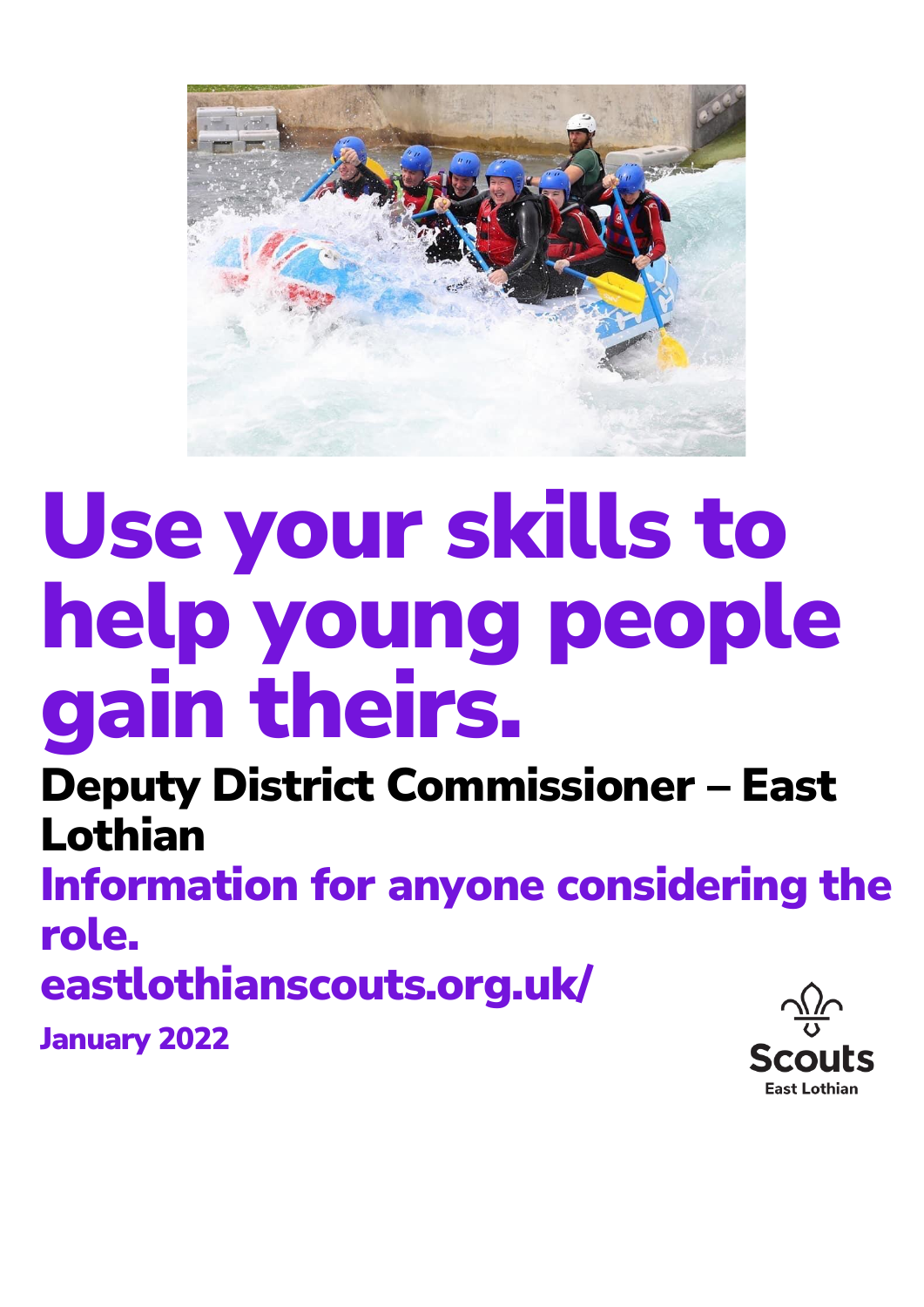| About us                  | 3  |
|---------------------------|----|
| <b>Being a DDC</b>        | 6  |
| <b>Our strategic plan</b> |    |
| <b>Our values</b>         | 8  |
| <b>Our key policies</b>   | 8  |
| The role                  | g  |
| How to apply              | 13 |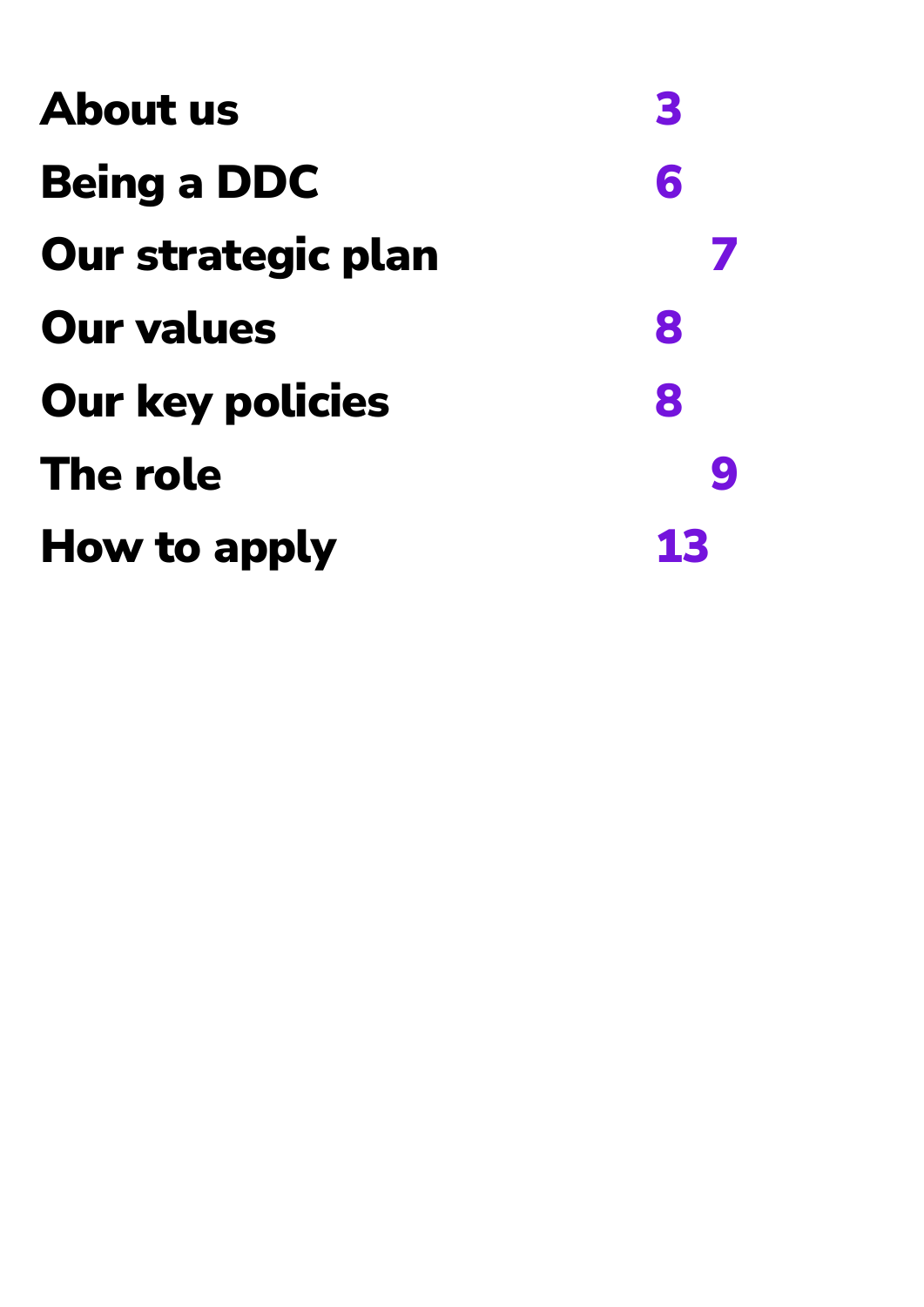# About us

It is an exciting time to be involved in Scouting as we adjust and recover from the coronavirus pandemic whilst continuing our current strategy to prepare better futures and deliver skills for life to young people who want to access Scouting.

We're Scouts and everyone's welcome here. All genders, races, and backgrounds. Every week we give almost half a million people aged 6-25 the skills they need for school, college, university, the job interview, the important speech, the tricky challenge, and the big dreams: the skills they need for life.

At a time when communities are becoming more divided, we bring people together. When many young people are struggling to find purpose and belonging, Scouts helps them develop skills, confidence, and a sense of hope. We inspire positive futures and help young people find their place in the world by developing the character, employability, and practical skills they need to succeed.

**'Scouts made me a do-er and a give it a go-er. Made me question and listen and have a wide-open mind. Scouts made me take a deep breath and speak up. Made me think on my feet, made me see the big picture, made me ignore the butterflies and go for it. Scouts made me get back up and try again. Made me think about what's next, and plan for it. Made me jump in, get muddy, give back and get set.'**

# East Lothian Scouts

[East Lothian District](https://www.eastlothianscouts.org.uk/) covers the area of the local authority of East Lothian Council. It is responsible for the Scout Groups (each of which includes Beavers, Cubs and Scouts) and Explorer Units in the District.

The District Commissioner is Hilary Cartwright.

East Lothian Scouts' membership includes:

- 197 Beaver Scouts (6 8-year-olds)
- 261 Cub Scouts (8 10½ year olds)
- 201 Scouts (10 ½ 14-year-olds)
- 41 Explorer Scouts (14 18-year-olds)
- 9 Network members (18 25-year-olds)
- 168 Adults (18+ year olds)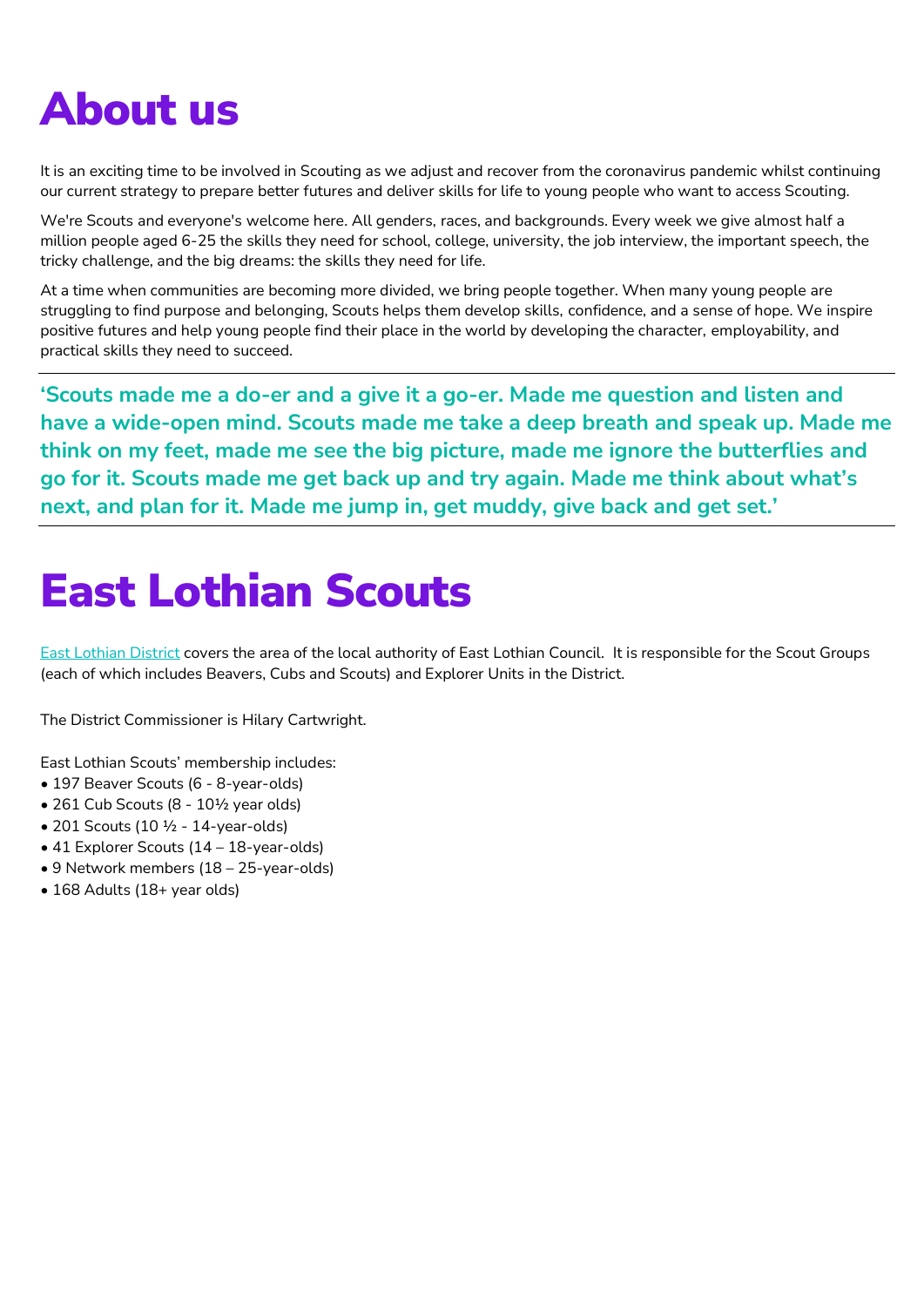East Lothian Scouts District is made up of 12 Groups. Groups include:

If this year is the year for you to accept a new challenge, then come along and visit one of the **East Lothian Scout District's Groups.**

Scouting is thriving in the East Lothian District, and we offer Scouting to over 700 young people aged 6-18 giving them "skills for life" to help them build their confidence and resilience, work as a team and contribute to their community and most importantly have fun doing so!

They are supported by over 160+ adult volunteers in a wide variety of roles, both working directly with young people as well as behind the scenes.

We are always looking for new adult volunteers to support our existing Scout teams as we currently have a waiting list of 250 young people in East Lothian which is likely to increase due to the population growth in our area. Having more adults involved will ensure that we can respond to these challenges and continue to offer more young people the ability to try new experiences and have adventures such as camping, fire-lighting, climbing, and abseiling, and yes, learn how to tie and use knots.

You do not need to have any specific skills or have been in scouting as a child or be like Bear Grylls to get involved. We have lots of different and flexible roles local to you which means you can give as little or as much time as you like, working with young people directly or behind the scenes.

We would love to be able to explain more about Scouting across East Lothian and the opportunities we have for you to get involved. Please contact our [District Commissioner](mailto:dc@eastlothianscouts.org.uk) to learn more about the role in the District Team and discover how you can give young people the skills they need to succeed in life and how being part of the Scouting family can be as rewarding for you as it is for them.

We look forward to meeting you!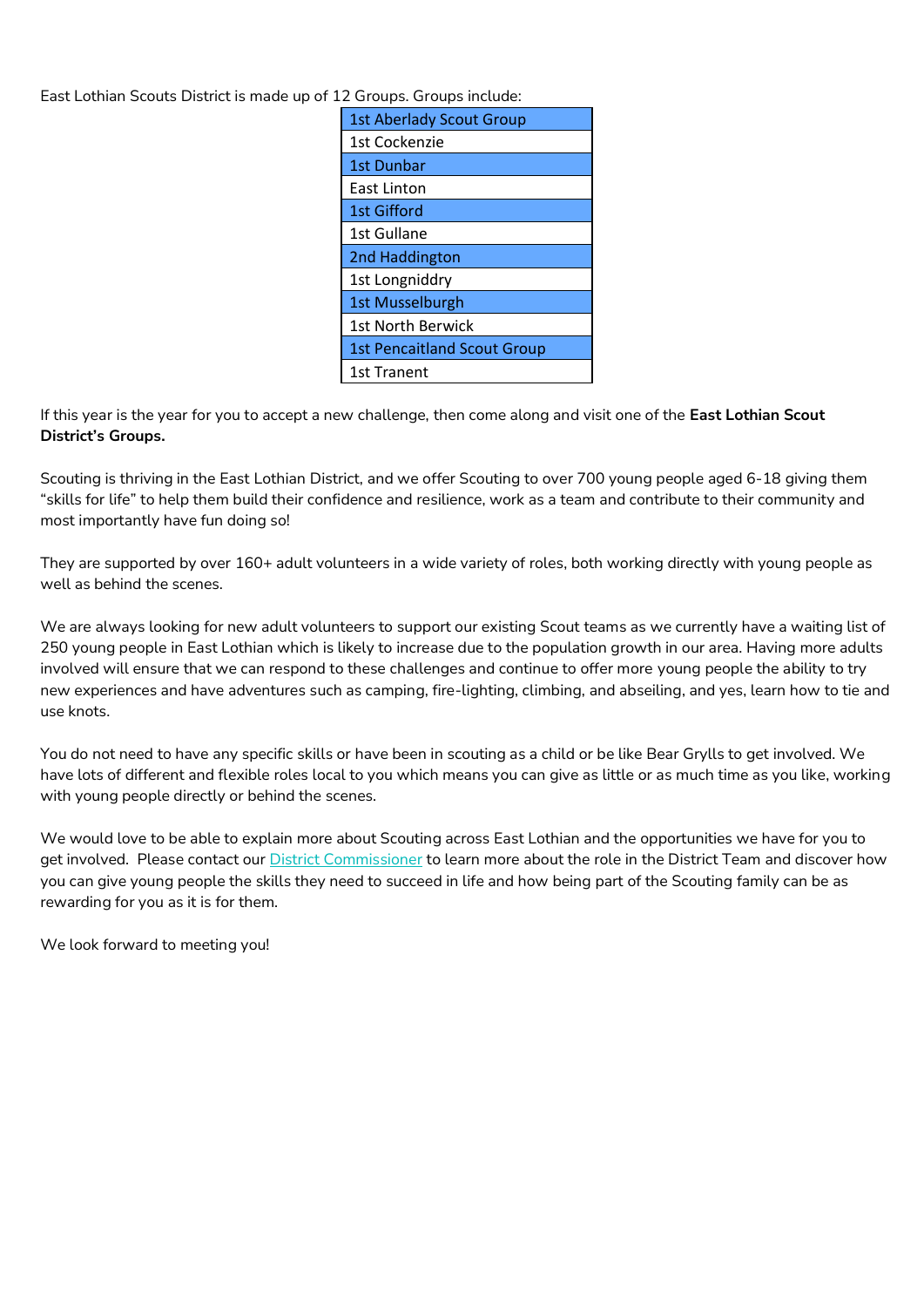#### What do Scouts do?

Scouts take part in a wide range of activities as diverse as kayaking, abseiling, expeditions overseas, photography, climbing and zorbing. As a Scout you can learn survival skills, first aid, computer programming or even how to fly a plane. There is something for everyone. It is a wonderful way to have fun, make friends, get outdoors, express your creativity, and experience the wider world.

### What do volunteers do?

Helping young people develop skills for life is only possible thanks to our team of adult volunteers, who support Scouts in a wide range of roles from working directly with young people, to helping manage a local community-based Group, to being a charity Trustee. We help volunteers get the most out of their experiences at Scouts by providing opportunities for adventure, training, fun and friendship.

Our award-winning training scheme for volunteers means that adults get as much from Scouts as young people. Our approach focuses on what you want to get out of volunteering with Scouts, while respecting how much time you can offer. Over 90% of Scout volunteers say that their skills and experiences have been useful in their work or personal life.

In East Lothian, volunteers in the District Team do have many opportunities to meet with other Scouts leaders across East Lothian to make new friendships, so it's great if you are new to the area. You can fully participate in all our fun District events to see at first hand the difference your volunteering makes to what opportunities we can offer young people in East Lothian.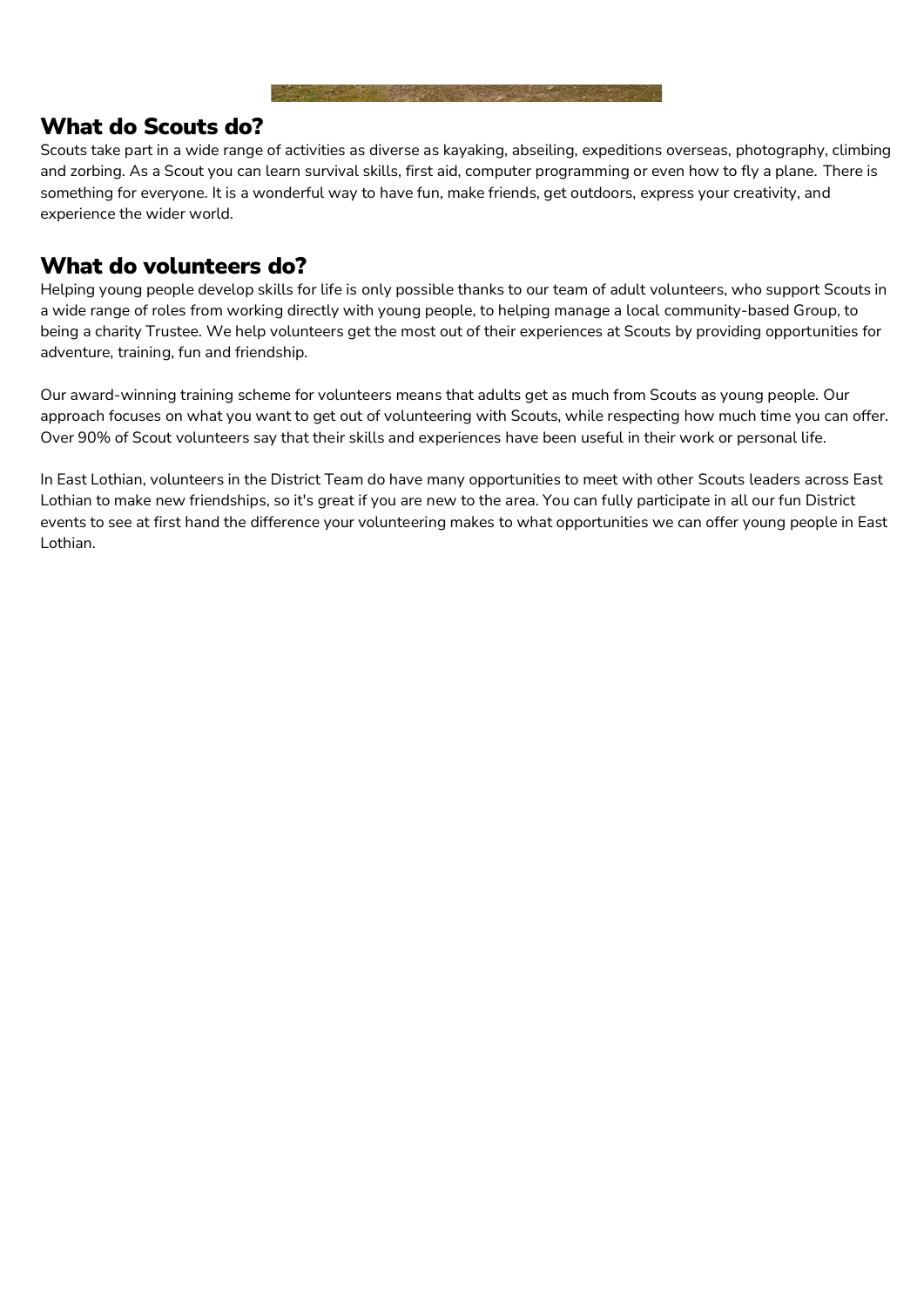# Why would I want to volunteer as a Deputy District Commissioner (DDC)?

**So, what's in it for me you're wondering?** Whilst volunteering as a DDC can be challenging at times, it is also incredibly rewarding and here is why.

Working with the District Commissioner (DC), as a DDC you will be able to really develop and hone **your leadership skills**  by managing teams of remote volunteers across the breadth of East Lothian. Leading and managing volunteers provides so much more opportunity and experiences than with employees, what you can gain by doing this really well can be **a great asset for your professional life** as well as in Scouts. The issues and challenges that you find ways to tackle will stretch you as an individual and as a leader and you'll find yourself **discovering new things that you are capable of achieving.**

This role is all about people and one of the incredible benefits of volunteering in any role in Scouts, but even more so as DDC, is the teams of people you get to work with. You will inherit an incredible **team of dedicated people** leading Scouting in East Lothian, from the District Commissioner who manages Scouting on a local level, to the people delivering high quality training for our Scout Leaders. As DDC **you get to inspire, motivate, shape, and develop this team,** building friendships and establishing a sense of camaraderie focused on our mission for young people.

If you **get a kick out of seeing things happen,** achieving success and making a positive impact to a wide audience then being a DDC provides all of that. In this role you will get to see the difference that Scouts makes to so many young people's lives across a large area, helping them developing skills for life, fostering friendships, and providing so many incredible and unforgettable experiences.

As DDC you have a significant role **to lead the progress of our strategy** with the District Commissioner and team. It is an exciting time to take up the reins and support this work to achieve our ambitious goals for new young people.

And if you're reading this thinking that it all sounds quite exciting and something you'd quite enjoy doing, but maybe you're worried about the timing or you might think there is someone else who would be better for the role, **ask yourself if not me, then who? If not now, then when?**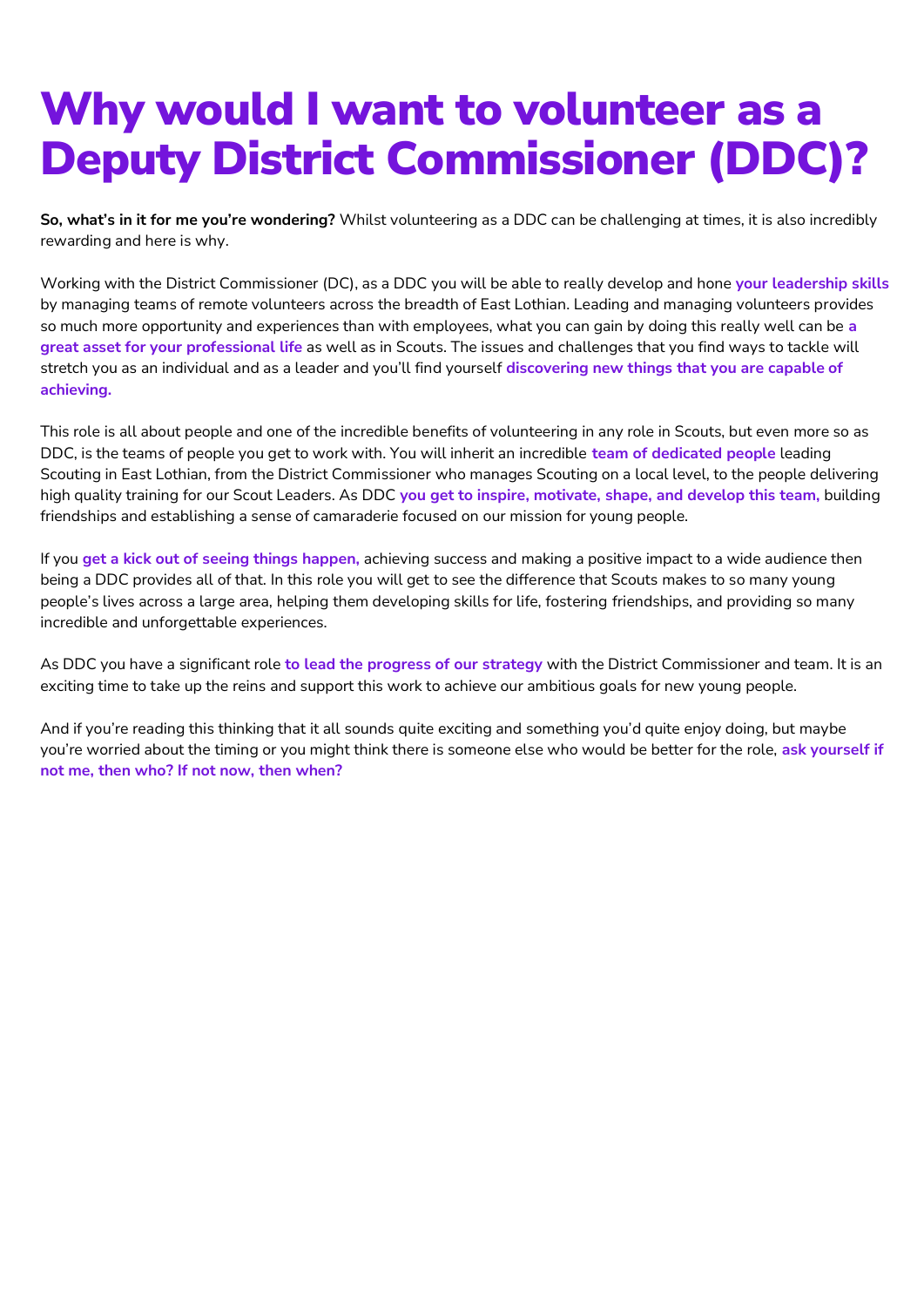# Our strategic plan

By 2023 we will have prepared more young people with skills for life, supported by amazing leaders who deliver an inspiring programme. We will be growing, more inclusive, shaped by young people and making a bigger impact in our communities.

Society is changing. In often fragmented communities, the pressures and expectations on young people are increasing. The future is uncertain. Scouts has never been so important in helping young people prepare for the future, developing the skills they need to succeed in a changing world. Each week almost half a million young people enjoy fun, friendship, and outdoor adventure. They develop a sense of optimism and strong values as well as the leadership and team working skills that are more valuable today than ever.

Our movement achieves remarkable things. Our previous plan, Scouting for All, inspired new Groups and sections to start in an additional 834 areas of deprivation since 2013. We now help over 460,000 young people aged 6-18 (including the highest number of girls in our history) get the best possible start in life.

Now we want to go further. Skills for Life is a strategy that supports and empowers our volunteers who are the people that make Scouts a reality. It's a strategy to bring communities together and contribute towards a better society. But most of all, it's a strategy for young people. They deserve the best skills, the best support, and the best possible futures.

**'I believe that Scouts empowers young people. It gives them skills to achieve** 

# **Skills for Life**

### Our plan to prepare better futures 2018-2023

#### Our vision

By 2023 we will have prepared more young people with skills for life, supported by amazing leaders who deliver an inspiring programme. We will be growing, more inclusive, shaped by young people and making a bigger impact in our communities.

#### Our mission

Scouting actively engages and supports young people in their personal development, empowering them to make a positive contribution to society.

#### Our values

We act with care, respect, integrity, cooperation, exploring our own and others' beliefs.

#### Our goals

We will achieve the following goals against our four objectives:

#### Growth

- · 50k more young people
- . 10k more Section Leaders
- · 5k more Young Leaders

#### **Youth Shaped**

- · 250k young people shape their Scouting each year
- · 50% young people achieve top awards

#### Inclusivity

- The demographic of adult volunteers reflects society
- . In 500 more areas of deprivation

#### Community Impact

- · 250k young people making a positive impact in their local communities each year
- · 50% young people achieve top awards

#### Our three pillars of work

To meet these objectives, we will focus on three pillars of work:

| Programme               | People                     | Perception              |
|-------------------------|----------------------------|-------------------------|
| A fun, enjoyable, high  | More, well trained, better | Scouting is understood, |
| quality programme       | supported and motivated    | more visible, trusted.  |
| consistently delivered  | adult volunteers, and more | respected and widely    |
| and supported by simple | young people from diverse  | seen as playing a key   |
| (digital) tools.        | backgrounds.               | role in society today.  |

**the remarkable, and opportunities to develop a deeper understanding of the rapidly changing world.'** 

**Tim Kidd, UK Chief Commissioner**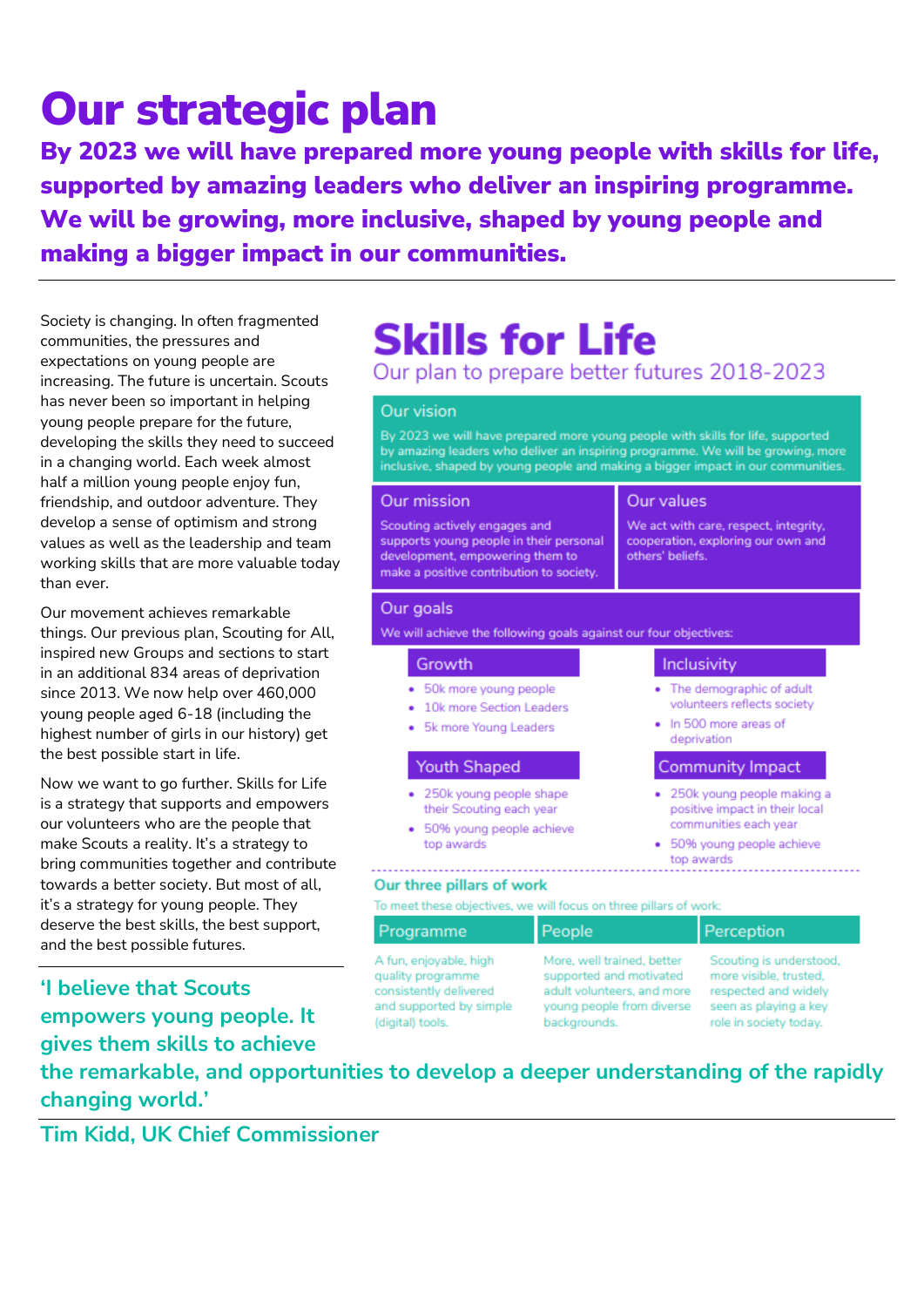# Our values

### • Integrity

We say what we mean and when we make a promise, we keep it.

### • Respect

We listen to others, explore our differences and work to find common ground.

• Care

Scouts are friends to all and think of others before themselves.

• Belief

We believe passionately in improving the lives and life chances of young people and helping them explore and develop their beliefs and attitudes.

### • Cooperation

Scouting is about teamwork. We believe that when we work together, we achieve more than we can on our own.

# Our key policies

All members follow our key policies. The policies cover:

- ➢ Child Protection
- ➢ Equal Opportunities
- ➢ Religion
- ➢ Safety

These policies are fully explained on our website at<http://scouts.org.uk/about-us/key-policies/>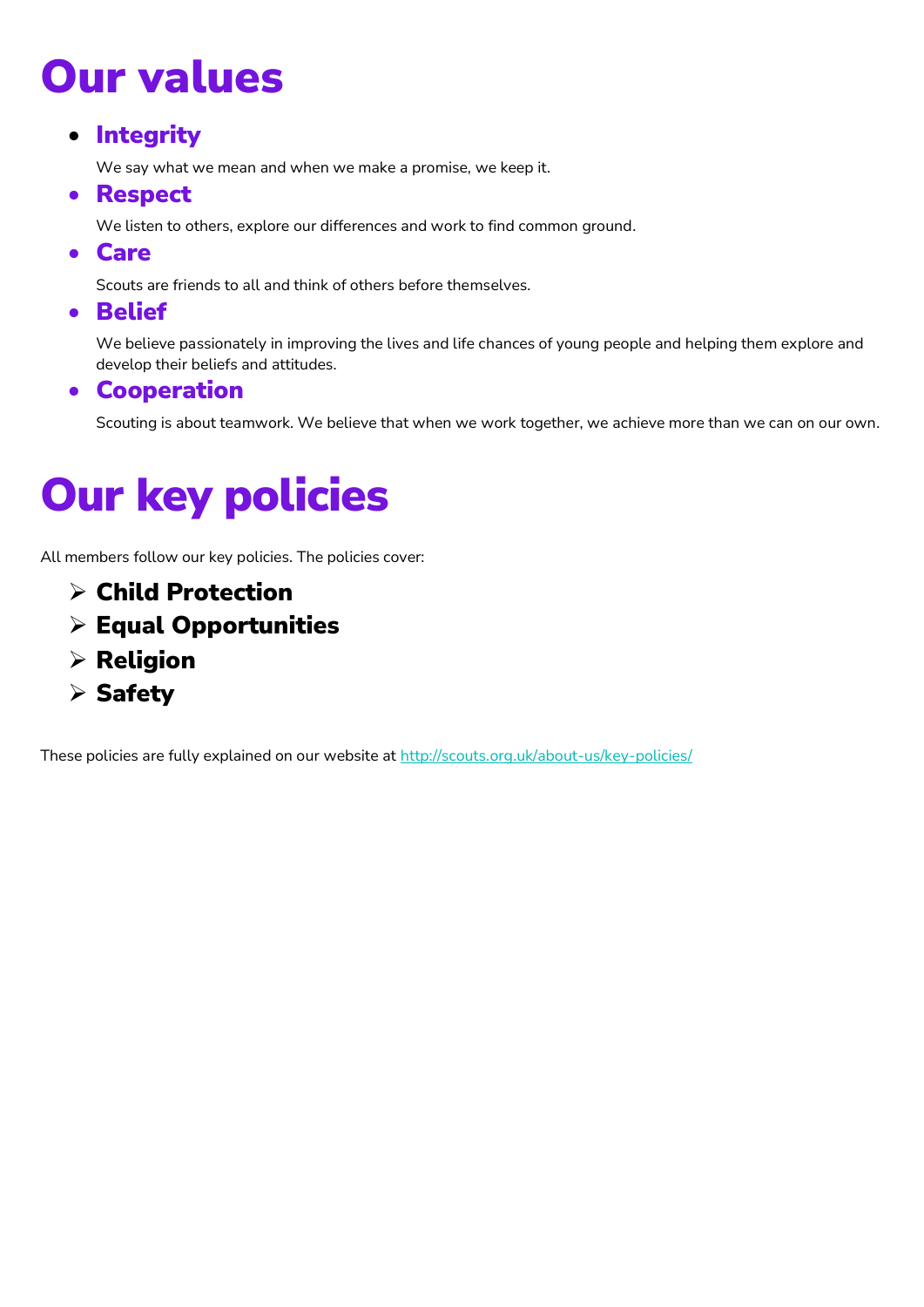

# Did you know?

- 9 out of 10 parents think their children would benefit from learning skills for life
- 83% of parents think Scouts helps young people develop skills for life
- 9 out of 10 UK adults think Scouts develop empathy
- 9 out of 10 UK adults think Scouts develop active listening skills 11 of the 12 people to walk on the moon were Scouts.
- Scouts have stood on the summit of Everest and at the South Pole.
- Scouts are public spirited all our leaders are volunteers and nearly half (47%) volunteer outside of Scouts too.
- Over 160,000 adult volunteers in Scouting learn new skills, make new friends, and make a positive impact in their communities.
- We offer over 200 activities from abseiling and coding to drama and water-zorbing.
- Over a quarter of UK Scouting's membership is female.

We're Scouts and everyone's welcome here. All genders, races, and backgrounds. Every week we give almost half a million people aged 6-25 the skills they need for school, college, university, the job interview, the important speech, the tricky challenge, and the big dreams: the skills they need for life.

At a time when communities are becoming more divided, we bring people together. When many young people are struggling to find purpose and belonging, Scouts helps them develop skills, confidence, and a sense of hope. We inspire positive futures and help young people find their place in the world by developing the character, employability, and practical skills they need to succeed.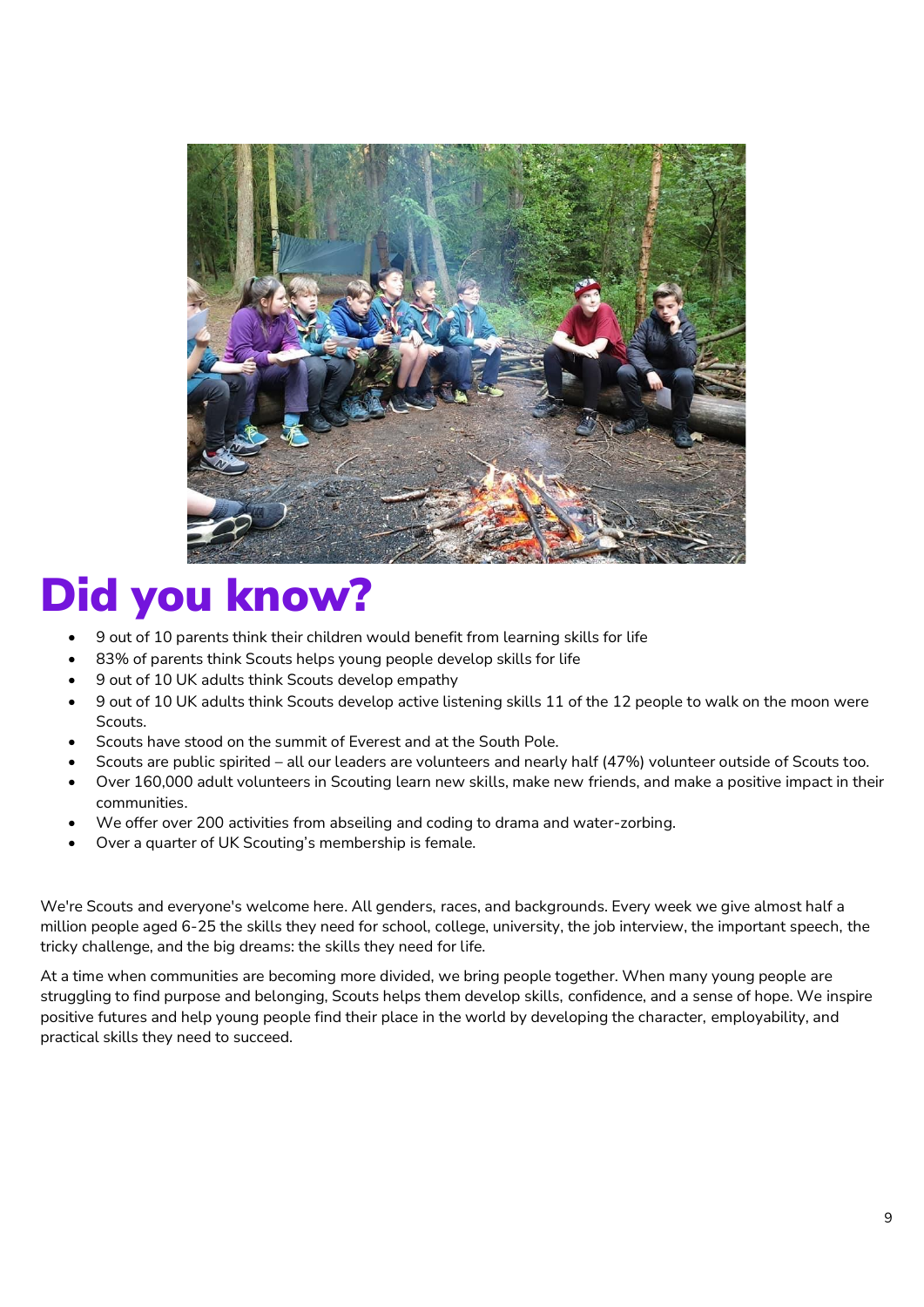# The role

# **Overview**

This is a volunteer vacancy. We're looking for an enthusiastic and keen individual to take on this exciting role of Deputy District Commissioner (DDC) for our Scout District. You'll be responsible for inspiring, leading and supporting the development of the Scout section in East Lothian. You'll be working closely with our District Commissioner and be a key person in the growth of Scouting in East Lothian and the surrounding area.

This is a management role, and we need someone who can provide support to the District Commissioner in leadership, motivation, and guidance to our other adult volunteers. A large part of this role involves supporting managers of local Scout Groups. For any adult volunteer in Scouting, their manager will be a regular point of call for support. Don't worry if you've not had any recent Scouts experience as a leader or volunteer but some connection to the scouting movement is desirable. we will make sure you're fully trained and supported.

The District Commissioner, supported by their Deputy District Commissioner, will also provide direction for the District, and will help others see the bigger Scouting picture through solid leadership.

| <b>Purpose:</b>        | To work in partnership with the District Commissioner to ensure that through the support<br>of the District Programme Team that a quality programme is delivered to all Beavers,<br>Cubs, Scouts and Explorers. To work in partnership with the District Commissioner to<br>ensure that all adult members are fully supported in their respective roles, and in<br>accordance the rules set down in Policy Organisation and Rules (POR). |
|------------------------|------------------------------------------------------------------------------------------------------------------------------------------------------------------------------------------------------------------------------------------------------------------------------------------------------------------------------------------------------------------------------------------------------------------------------------------|
| <b>Appointed by:</b>   | District Commissioner                                                                                                                                                                                                                                                                                                                                                                                                                    |
| <b>Responsible to:</b> | District Commissioner                                                                                                                                                                                                                                                                                                                                                                                                                    |
| <b>Key tasks:</b>      | Working with the District Commissioner to                                                                                                                                                                                                                                                                                                                                                                                                |
|                        | • Ensure that Scouting in the District is attractive to young people and adults form all<br>backgrounds in the District.                                                                                                                                                                                                                                                                                                                 |
|                        | • To ensure a District Programme Team is in place (ADC Sections, ADC Activities, District<br>Leaders).                                                                                                                                                                                                                                                                                                                                   |
|                        | • Working with the ADCs to support leaders in delivering quality programmes.                                                                                                                                                                                                                                                                                                                                                             |
|                        | • Encouraging appropriate Section and District events and activities to support leaders in<br>delivering a quality programme.                                                                                                                                                                                                                                                                                                            |
|                        | • Along with ADC Sections, identifying ways to better support Section Leaders in running<br>their Sections and delivering a quality programme.                                                                                                                                                                                                                                                                                           |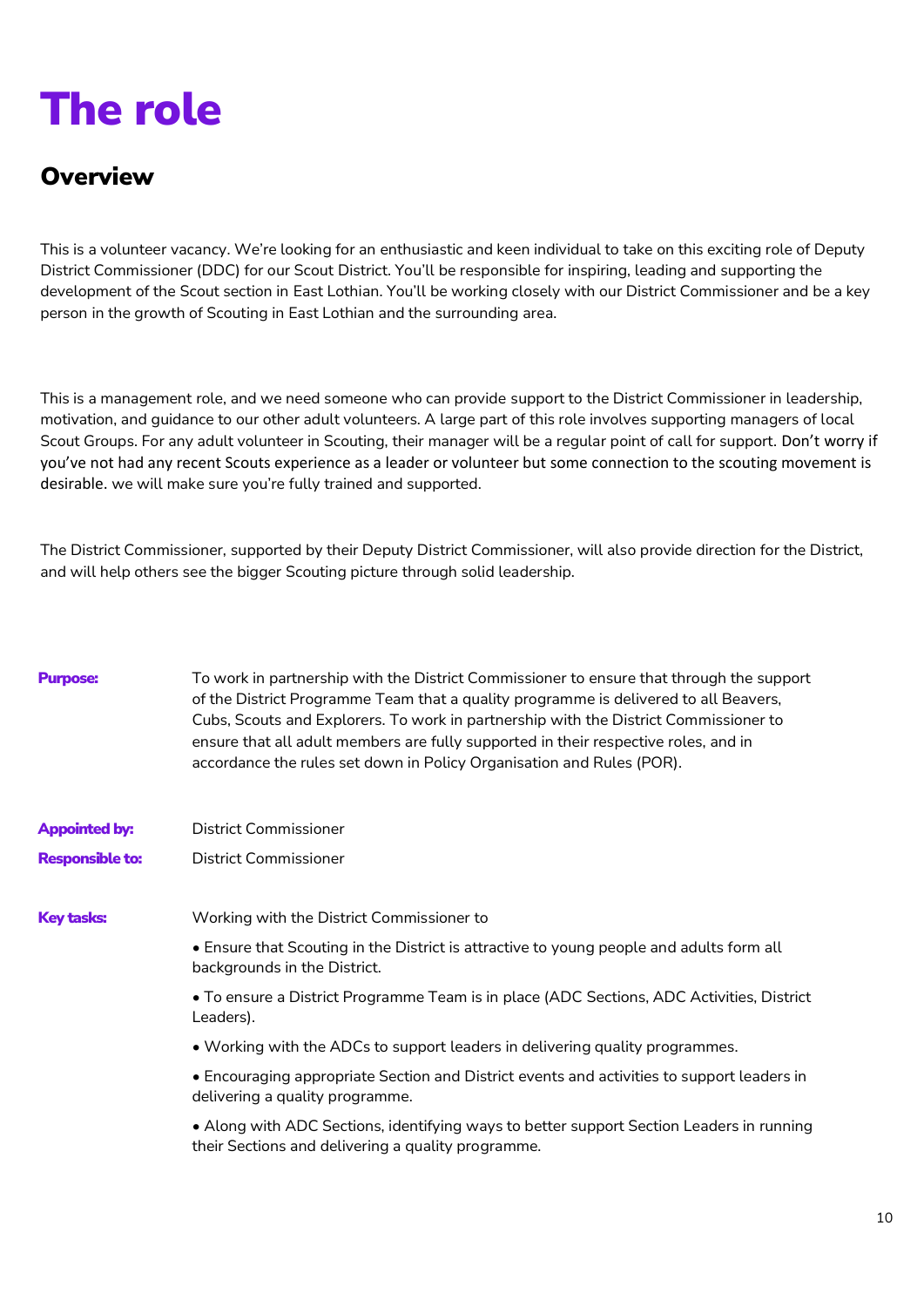• Assist GSLs in the encouragement of all Leaders providing a balanced and improving programme.

• Be a conduit to ensure relevant programme information from HQ, Region and District is communicated to all Sections.

• Support the Young Leader training programme and ensure, in conjunction with the Young Leaders' Leader and DESC, that Young Leaders are well supported.

• Attend District and Region meetings as required.

• Ensuring new leaders are welcomed into Scouting and are able to complete Induction within 5 months of joining.

• Ensuring sufficient Induction Mentors, and that they are briefed as to their responsibilities in leader Induction.

• Ensuring that Wood Badge training has been identified by ADC Training and Training Advisors in conjunction with leaders and that the appropriate training is then subsequently carried out within the prescribed timescales.

- Manage the requirement for Reviews to be completed.
- Ensure that leaders are all fully recognised through the adult award process.
- Identify other ways to ensure that our adult volunteers feel valued.
- Ensure that all leaders are aware of the benefits and implications of using social media.
- Support and assist, where the DC requires, in managing the implications from any safeguarding issues, and in resolving any adult disputes and complaints within the District.
- Co-ordinate the management of external volunteering enquiries.
- Other tasks as agreed with the District Commissioner.

### Person specification

Skills and abilities:

#### **Essential:**

- Excellent written and oral communication skills
- Provide advice and quidance effectively to others
- Provide inspirational leadership for the District
- Provide strategic direction for the District
- Motivate adults volunteering in the District
- Build, maintain and facilitate effective working relationships with a wide range of people
- Enable others to identify issues, clarify objectives, develop attainable objectives, and gain the necessary skills and confidence to work as an effective team
- Ability to negotiate compromises
- Plan, manage and monitor own tasks and time
- Construct and implement long-term plans that improve and expand the Scouting offered to young people and identify any training, resources and other needs required to undertake this work
- Use basic computer software

Knowledge and experience: **Essential:**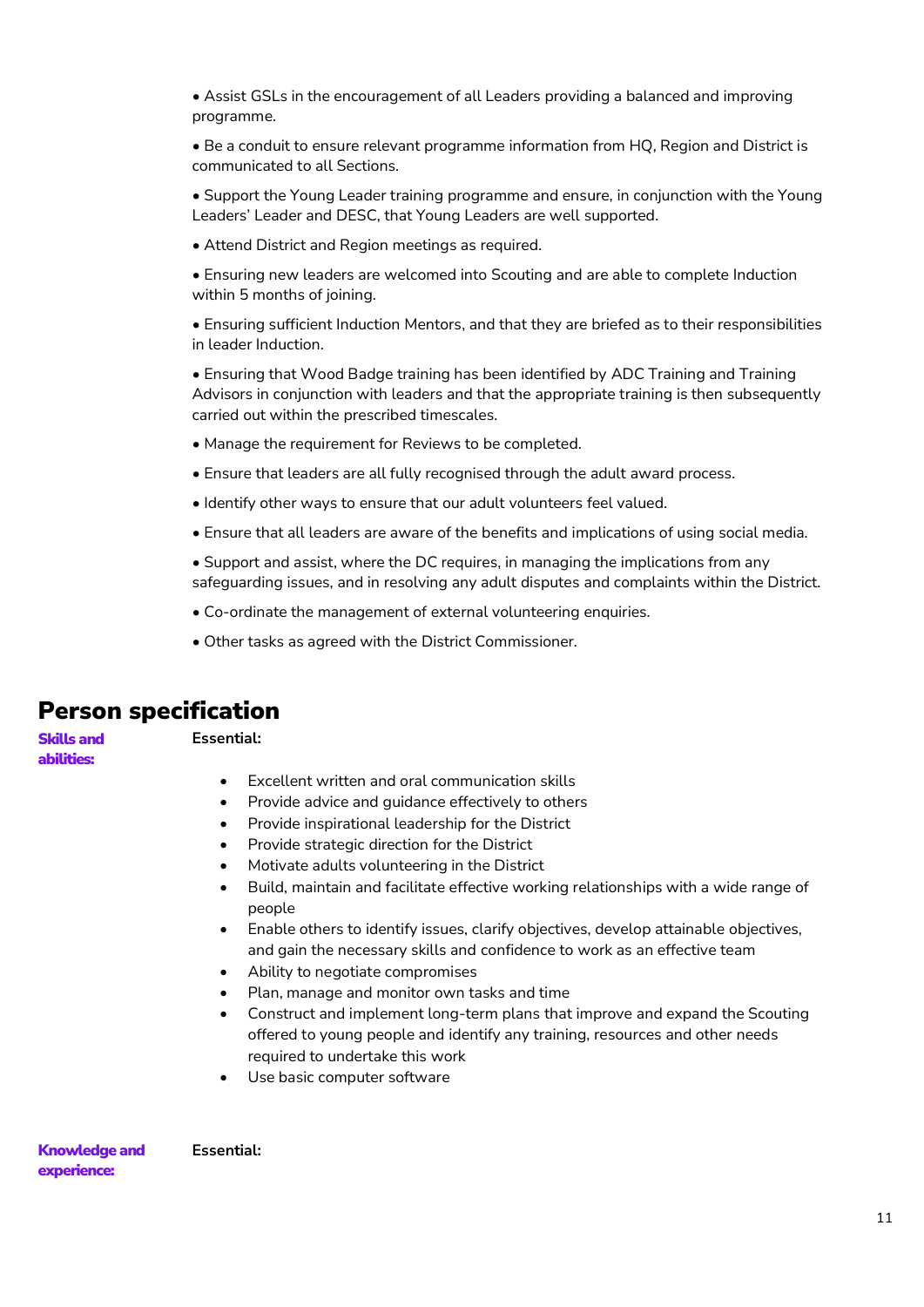• Ability to manage adults effectively

#### **Desirable:**

- Experience of working in the Scout Movement as an adult
- Understanding of the challenges of working in the voluntary sector
- Experience of working with young people and/or community work with adult groups

#### **Essential:**

- **Personal** qualities:
- An understanding of the needs of adult volunteers
- Flexible approach
- Self-motivated
- Able to work as part of a team and promote good teamwork
- Resourceful, energetic, and enthusiastic about the job
- Acceptance of the fundamentals of the Scout Movement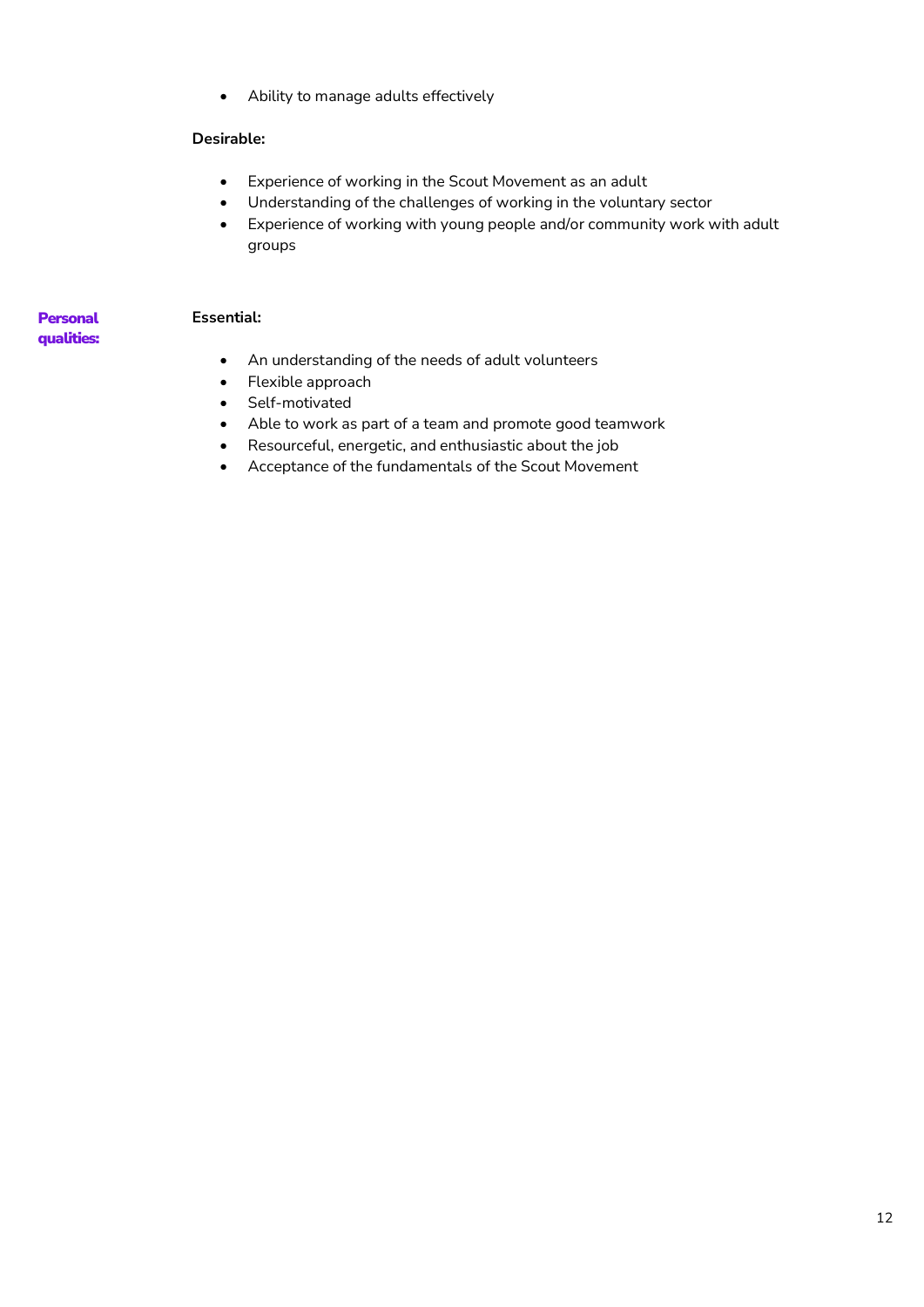

# Core skills

We have identified six core skill areas that make a good Scouting manager:

1. Providing direction: A good Deputy District Commissioner will help create a vision for Scouting in their District and provide clear

leadership to implement that vision.

2. Working with people: It is vital that a Deputy District Commissioner can help create team spirit amongst the other volunteers they work

with and can form effective working relationships based on trust and the fundamental principles of Scouting: • integrity • respect • care •

belief • cooperation.

3. Achieving results: A good Deputy District Commissioner can help ensure that District goals are achieved, plans are seen through to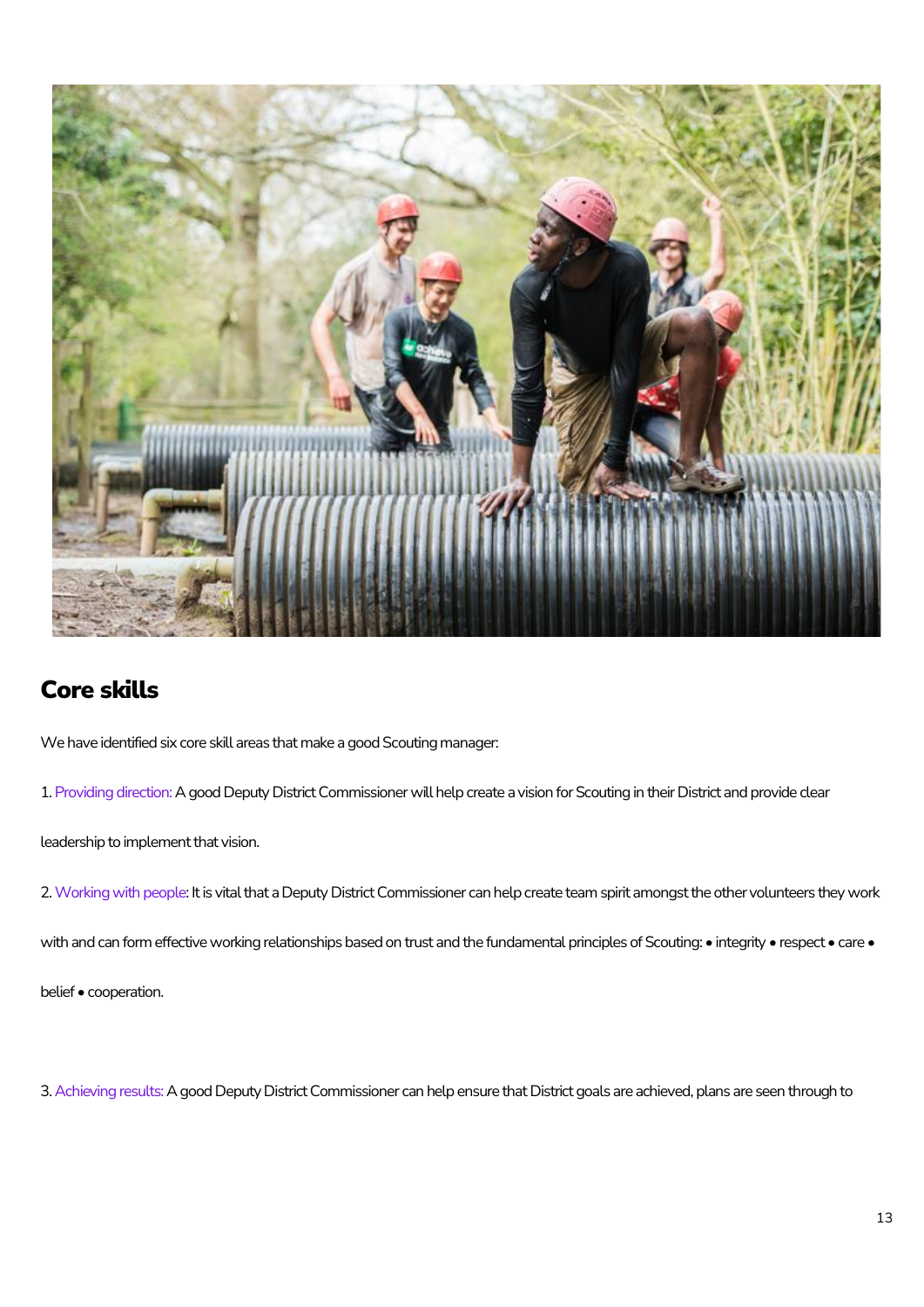

completion, and that good relationships are maintained within and between Scout Groups. Forging links within the local community is also an important

aspect of development.

4. Enabling change: It is important for A Deputy District Commissioner can encourage volunteers to think of creative ways to improve Scouting across the District. They should then provide the support to implement appropriate changes.

5. Using resources: A good Deputy District Commissioner will ensure that information and resources are available, helping volunteers across the District to continue to provide excellent

Scouting opportunities to young people.

6. Managing time and personal skills: A good Deputy District Commissioner should use their time effectively and be willing to continue to learn and improve their skills.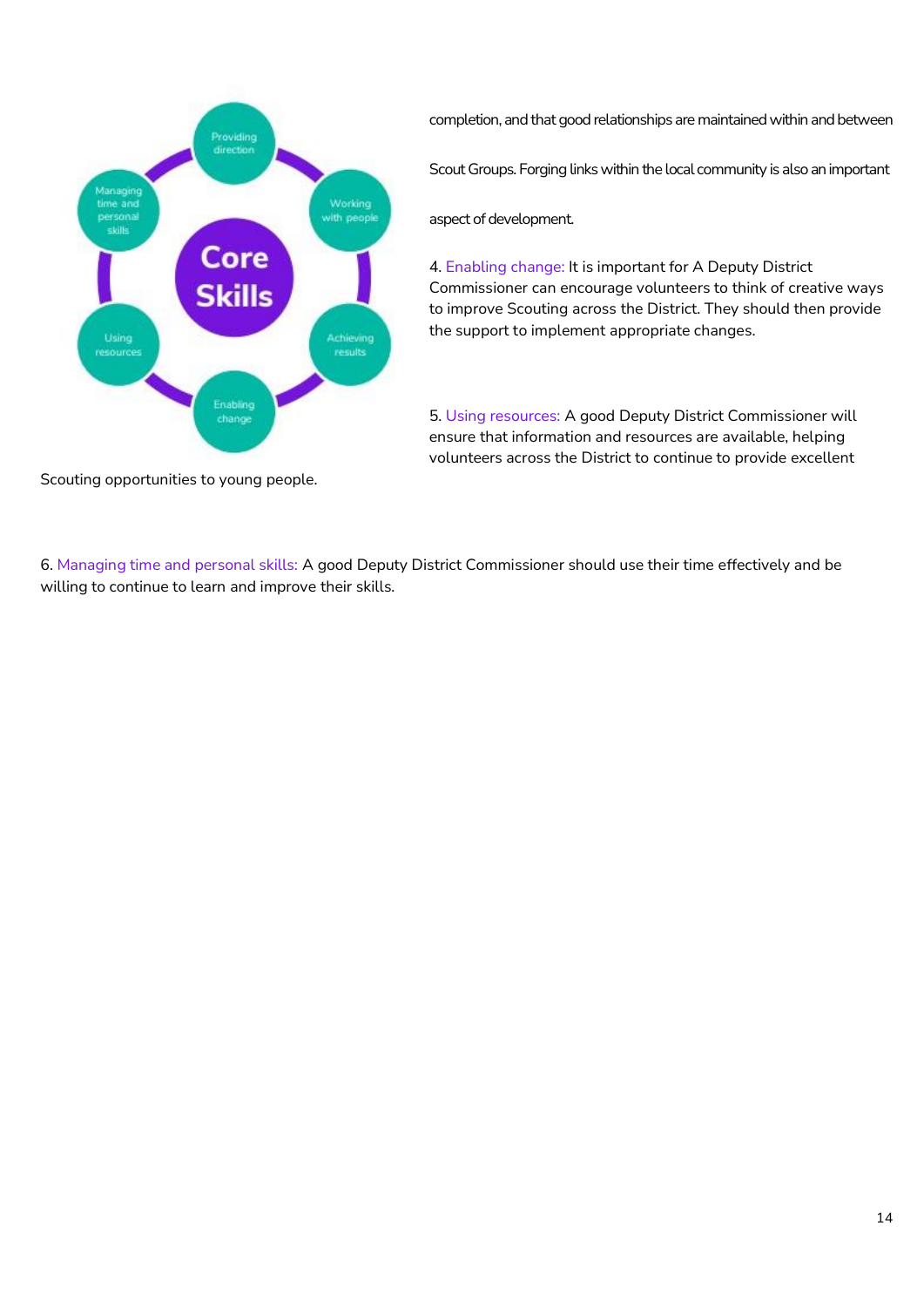# How to apply

### Process

Thank you for your interest in volunteering. You can apply for the role yourself using the application form or nominate someone else using the nomination form. Nominated people are under no commitment to apply unless they wish to. Shortlisting will be based solely on the information provided by each candidate in their application form. All applications should address the requirements of the role, as laid out in the role descriptions and person specification.

For more information, or for an informal chat about this vacancy, please contact: Hilary Cartwright, District Commissioner via [email](mailto:mailto@dc@eastlothianscouts.org.uk) or call 07766 227 679.

## Key dates

The closing date for applications is **March 11th 2022.**

### Apply

If you are interested in applying for the Deputy District Commissioner role with East Lothian, please complete the application form below.

| Your full name                                             |  |
|------------------------------------------------------------|--|
| Your contact telephone                                     |  |
| Your contact email                                         |  |
| <b>Role applied for</b>                                    |  |
| Please outline why you want to apply for the role. Please  |  |
| briefly explain why you would be suitable for this role,   |  |
| including professional and voluntary experience, within or |  |
| outside Scouting (refer to role description):              |  |
|                                                            |  |
|                                                            |  |
|                                                            |  |
|                                                            |  |
|                                                            |  |
| Please describe the skills you would bring to this role    |  |
| (refer to person specification)                            |  |
|                                                            |  |
|                                                            |  |
|                                                            |  |
|                                                            |  |

The closing date for receiving applications is **March 11th 2022.** Please send an introductory email with the above attachment to: **Hilary Cartwright, District Commissioner via [email.](mailto:mailto@dc@eastlothianscouts.org.uk)**